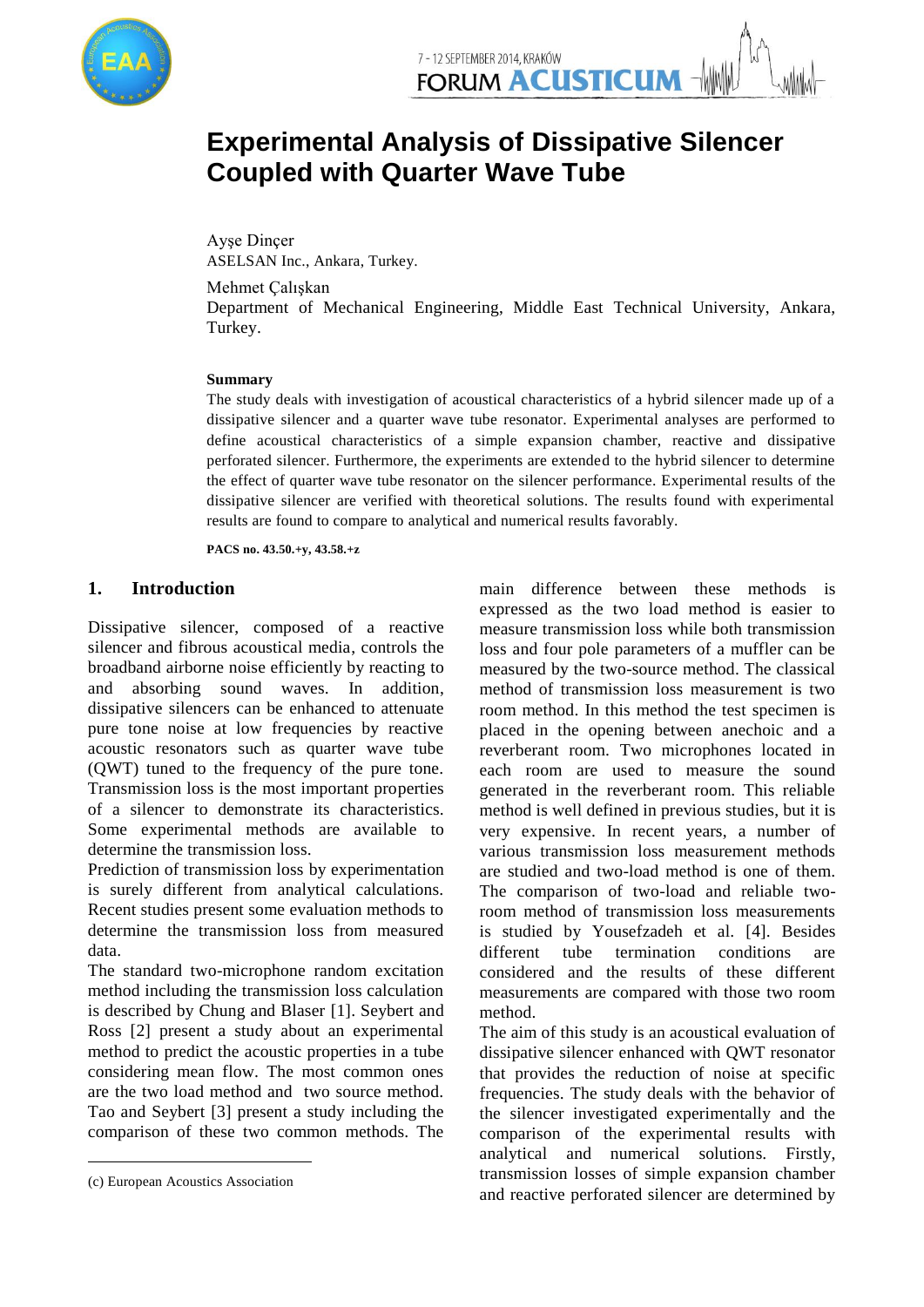experimentally in order to compare the results of analytical and computational approaches. Secondly, transmission loss of the dissipative perforated silencer is predicted. Finally, the enhancement of QWT resonator to dissipative silencer is investigated by predicting the transmission loss of the hybrid silencer experimentally.

## **2. Transmission Loss Measurement**

## **2.1. Transmission Loss Measurement with Two Load Method [5]**

Two-load method is based on calculation of full transfer matrix of an acoustical sample. In this study acoustic sample is the silencer whose transmission loss is measured using impedance tube with 4 microphones. Transfer matrix elements are expressed with relation between incident and reflecting waves of source part of tube and incident and reflecting waves passing through the specimen. Transfer matrix is formulated as;

$$
\begin{Bmatrix} A_1 \\ B_1 \end{Bmatrix} = \begin{bmatrix} \alpha & \beta \\ \gamma & \delta \end{bmatrix} \begin{Bmatrix} A_2 \\ B_2 \end{Bmatrix}
$$
 (1)

where  $A_1$  and  $B_1$  are incident and reflecting waves at the source part of the impedance tube, respectively. Similarly,  $A_2$  and  $B_2$  are incident and reflecting waves at the receive part of the impedance tube, respectively. Incident and reflecting waves of the impedance tube are shown in [Figure](#page-1-0) 1.



<span id="page-1-0"></span>Figure 1: Transfer matrix between incident and reflecting waves

The transmission loss of the silencer is expressed as;

$$
TL = 20 \log|\alpha| \tag{2}
$$

Two-load method should contain two solutions with variation of boundary conditions at the end of the impedance tube, i.e. open ended and close ended terminations. Therefore, incident and reflecting waves formulation is represented with including the two ended termination as;

$$
\begin{Bmatrix} A_{10} \\ B_{10} \end{Bmatrix} = \begin{bmatrix} \alpha & \beta \\ \gamma & \delta \end{bmatrix} \begin{Bmatrix} A_{20} \\ B_{20} \end{Bmatrix}
$$
 (3)

$$
\begin{Bmatrix} A_{1c} \\ B_{1c} \end{Bmatrix} = \begin{bmatrix} \alpha & \beta \\ \gamma & \delta \end{bmatrix} \begin{Bmatrix} A_{2c} \\ B_{2c} \end{Bmatrix}
$$
 (4)

where "o" and "c" expressions used in subscripts denote open ended and close ended terminations, respectively. Using Eq. 3 and Eq. 4, the solution,  $\alpha$ , is expressed as;

$$
\alpha = \frac{A_{10}B_{2C} - A_{1C}B_{2O}}{A_{20}B_{2C} - A_{2C}B_{2O}} \tag{5}
$$



<span id="page-1-1"></span>Figure 2: Schematic view of measurement setup of two load method

The sound pressures at the corresponding measurement points shown in [Figure 2](#page-1-1) are presented as follows, based on plane wave theory;

$$
P_1 = A_1 e^{jk(l_1 + l_2)} + B_1 e^{-jk(l_1 + l_2)} \tag{6}
$$

$$
P_2 = A_1 e^{jkl_2} + B_1 e^{-jkl_2} \tag{7}
$$

$$
P_3 = A_2 e^{-jkl_3} + B_2 e^{jkl_3} \tag{8}
$$

$$
P_4 = A_2 e^{-jk(l_3 + l_4)} + B_2 e^{jk(l_3 + l_4)} \tag{9}
$$

Using the Eq. 9, the incident and reflecting waves used in transmission loss calculation are represented as;

$$
A_1 = \frac{-j}{2} \frac{P_1 - P_2 e^{-jkl_1}}{\sin(kl_1)} e^{-jkl_2}
$$
 (10)

$$
B_1 = \frac{j}{2} \frac{P_1 - P_2 e^{jkl_1}}{\sin(kl_1)} e^{jkl_2}
$$
 (11)

$$
A_2 = \frac{j}{2} \frac{p_4 - p_3 e^{jkl_4}}{\sin(kl_4)} e^{jk3}
$$
 (12)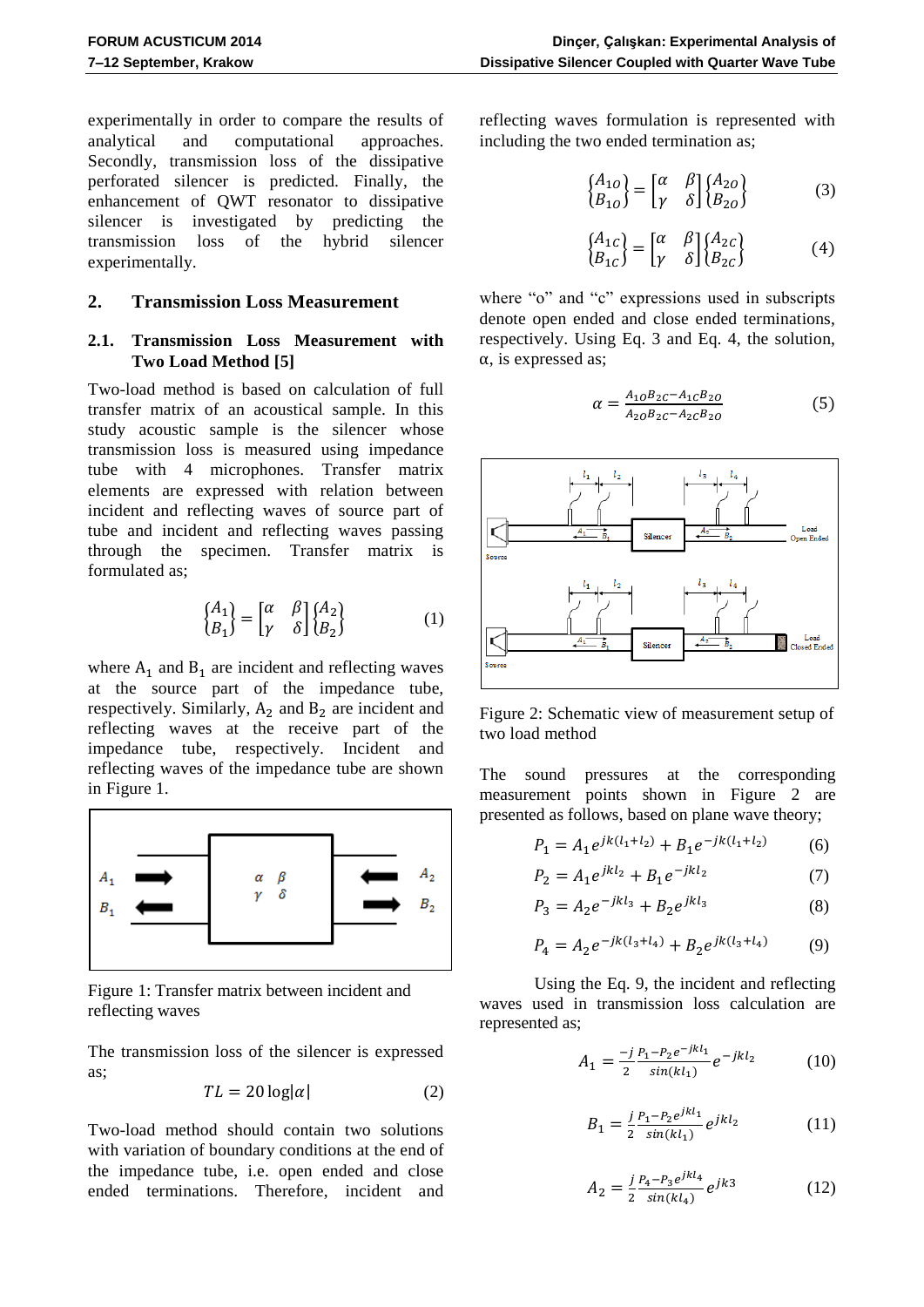$$
B_2 = \frac{-j}{2} \frac{P_4 - P_3 e^{-jkl_4}}{\sin(kl_4)} e^{-jk3}
$$
 (13)

The incident and reflecting waves can also be expressed as auto and cross spectrum that are collected data at measurement points.

$$
A_1 P_1^* = \frac{-j S_{11} - S_{12} e^{-jkl_1}}{2 \sin(kl_1)} e^{-jkl_2}
$$
 (14)

$$
B_1 P_1^* = \frac{j}{2} \frac{S_{11} - S_{12} e^{jkl_1}}{\sin(kl_1)} e^{jkl_2}
$$
 (15)

$$
A_2 P_1^* = \frac{j S_{14} - S_{13} e^{jkl_4}}{2 \sin(kl_4)} e^{jkl_3}
$$
 (16)

$$
B_2 P_1^* = \frac{-j}{2} \frac{S_{14} - S_{13}e^{-jkl_4}}{\sin(kl_4)} e^{-jkl_3}
$$
 (17)

where  $P_1^*$  is the conjugate of  $P_1$ .  $S_{11}$  is the autospectrum of measured data at first microphone location, and  $S_{12}$ ,  $S_{13}$  and  $S_{14}$  are the cross-spectrum between measured data at first and other microphone locations. Therefore, the transmission loss of the silencer located between impedance tubes can be found from following expression;

$$
TL = 20 \log \left| \frac{(A_{10}P_{10}^*) \{B_{2C}P_{1C}^*\} - \{A_{1C}P_{1C}^*\} \{B_{2O}P_{10}^*\}}{\{A_{2O}P_{10}^*\} \{B_{2C}P_{1C}^*\} - \{A_{2C}P_{1C}^*\} \{B_{2O}P_{10}^*\}} \right| (18)
$$

where "o" and "c" denote open and close end termination.

#### **2.2. Experimental Test Setup**

An impedance tube test setup is used to measure the transmission loss of a silencer with two microphones at four different positions, a sound source and digital frequency analysis device in the absence of mean flow. Schematic of the experimental test setup is shown i[n Figure 3.](#page-2-0)



<span id="page-2-0"></span>Figure 3: Schematic view of experimental test setup

Upstream and downstream tubes are located in front of a loudspeaker which is enclosed in a

housing. Silencer is mounted between the upstream and downstream tubes. PCB Piezotronics 1/4 inch condenser microphones (serial numbers: 30735 and 30740) are positioned onto the tubes shown in [Figure 3.](#page-2-0) Agilent 35670A four-channel Dynamic Signal Analyzer is used to collect data measured by microphones. Auto-spectrum and cross-spectrum are determined by using the signal analyzer. Pink noise is generated by a computer connected to a loudspeaker pre-amplifier card driving the speaker. The signal analyzer is adjusted to measure sound pressure spectra at 0- 3200 Hz. Resolution is selected as 800 lines, so the frequency interval of measurement is 4 Hz. Record length is automatically adjusted to 250 ms by the signal analyzer because of selection of the resolution lines and span frequency. The temperature of the test room is measured to calculate the speed of sound before all measurements and is about 25±1 °C.

#### **2.3. Transmission Loss Measurements [6]**

In order to verify the test setup, transmission losses of simple expansion chamber, perforated reactive silencers with different perforated tube, dissipative silencer and hybrid silencer with indicated perforated tube are determined by using Two-Load Method described in Section 2.1. The results obtained from these experiments are compared with analytical and numerical methods.

## **2.3.1. Simple Expansion Chamber**

First experiment of transmission loss determination is made with simple expansion chamber that is the main element of the dissipative perforated silencer and is presented i[nFigure 4: The schematic view of](#page-2-1)  [simple expansion chamber](#page-2-1) [Figure 4.](#page-2-1)



<span id="page-2-1"></span>Figure 4: The schematic view of simple expansion chamber

Transmission loss of the simple expansion chamber predicted from BEM solution and analytical formulation is compared with experimental results in [Figure 5.](#page-3-0) The results from both BEM solution and experiment agree with each other. On the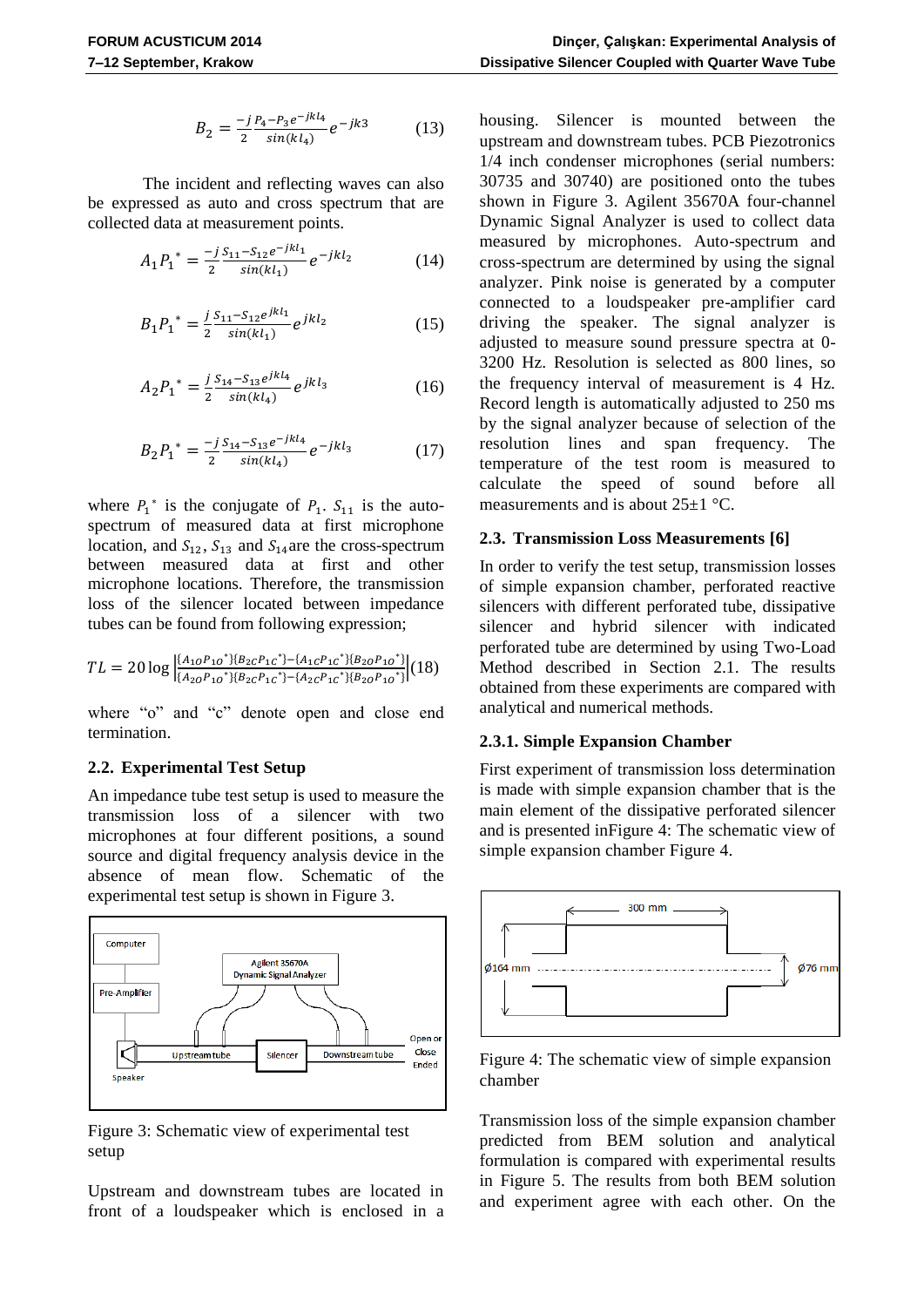other hand, at high frequencies, after 2000 Hz, the transmission loss characteristic calculated from 1D analytical method displays a deviation. Thus, it is demonstrated that even for a simple expansion chamber model, 1D analytical method would be inadequate.



<span id="page-3-0"></span>Figure 5: Transmission Loss of simple expansion chamber

## **2.3.2. Reactive Perforated Silencer**

The schematic view of reactive perforated silencer is illustrated in [Figure 6.](#page-3-1)



<span id="page-3-1"></span>Figure 6: The schematic view of reactive perforated silencer.

In perforated tube the hole diameter,  $d_h$  is 4 mm, and the porosity,  $\phi$ , is 28.8%. The perforation provides an increasing transmission loss after 2000 Hz. This dome can be shifted by changing the perforation parameters.



Figure 7: Transmission Loss of reactive perforated tube with  $d_h = 4$  mm and  $\phi = 28.8\%$  (Staggered array)

### **2.3.3. Dissipative Perforated Silencer**

Dissipative perforated silencer is configured by filling glass fiber into space between perforated tube and expansion chamber. The schematic view of dissipative perforated silencer is demonstrated in [Figure 8.](#page-3-2)



<span id="page-3-2"></span>Figure 8: The schematic view of dissipative perforated silencer.

Stainless steel tube ( $d_h$ = 4 mm and  $\phi$  = 28.8%) is used as perforated tube and predicted transmission loss is presented in [Figure 9.](#page-3-3) The results found from BEM model is close to those found from experiments.



<span id="page-3-3"></span>Figure 9: Transmission Loss of dissipative perforated silencer ( $d_h$ = 4 mm and  $\phi$  = 28.8%)

#### **2.3.4. Hybrid Silencer**

Hybrid silencer is composed of dissipative perforated silencer ( $d_h$ = 4 mm and  $\phi$  = 28.8%) and QWT which is attached to end of the dissipative silencer. QWT is a reactive element and it is used to enhance the attenuation at low frequencies, particularly at a specific frequency related to its length. In this study, transmission loss measurements of hybrid silencers with varying length (100 mm, 120 mm and 140 mm) of QWT resonator are examined. The schematic view of the hybrid silencer is presented in [Figure 10.](#page-4-0)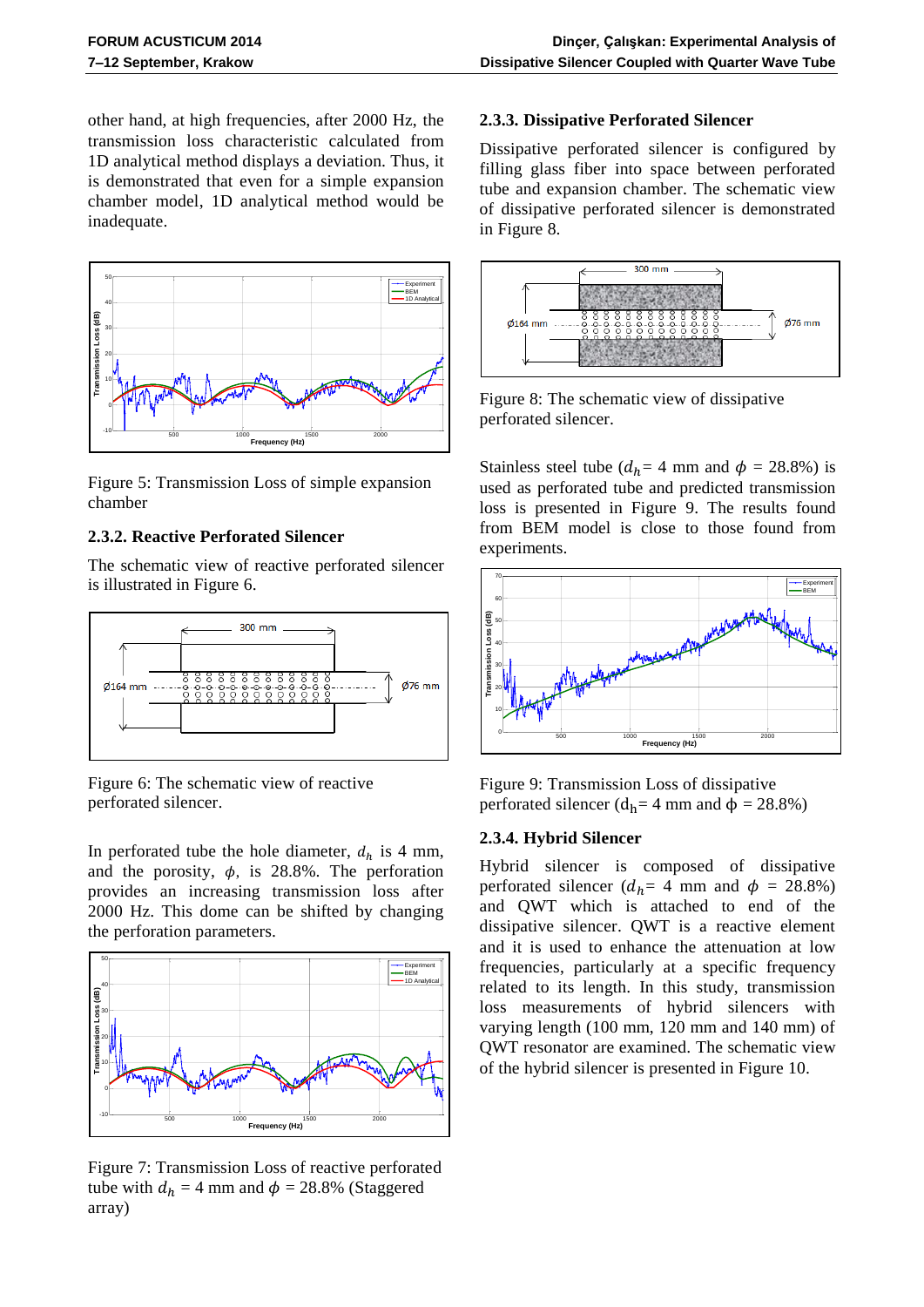

<span id="page-4-0"></span>Figure 10: The schematic view of hybrid silencer

Hybrid silencers with 100, 120 and 140 mm length of QWT resonator are investigated by numerically and experimentally, and transmission loss characteristic of one of them is presented in [Figure](#page-4-1)  [11.](#page-4-1) The BEM solutions are shown to be in good agreement with experimental results for hybrid silencers. At high frequencies, transmission loss values increase because of dissipative perforated part of the hybrid silencer. At low frequencies, the side branch affects the sound attenuation and transmission loss has a peak at a frequency of corresponding tube length. [Figure 12](#page-4-2) indicates difference between the hybrid silencers with varying lengths of QWT. Increasing length of the QWT shifts the frequency to the left. So, the wavelength of QWT increases.



<span id="page-4-1"></span>Figure 11: Transmission Loss of Hybrid Silencer with 100 mm length of QWT ( $d_h$ = 4 mm and  $\phi$  = 28.8%)



<span id="page-4-2"></span>Figure 12: Transmission Loss of Hybrid Silencers (Experiment)

The resonance frequencies of QWT resonators shown in [Figure 11](#page-4-1) and [Figure 12](#page-4-2) are used to calculate effective lengths of the QWT. The calculated effective lengths are 115, 135 and 155 mm for 100, 120 and 140 mm lengths of QWT resonator, respectively. Using the effective lengths of side branch, transmission losses of QWT resonator alone are calculated. Transmission loss of hybrid silencer is actually summation of dissipative perforated silencer and QWT resonator alone. Figure 13 shows transmission loss of dissipative perforated silencer, hybrid silencer and QWT alone.

![](_page_4_Figure_10.jpeg)

Figure 13: Transmission Loss comparison of dissipative perforated tube, hybrid silencer and  $QWT (QWT length = 100 mm)$ 

## **3. Conclusions**

Acoustical evaluation of hybrid silencer composed of a dissipative perforated silencer and quarter wave tube resonator is carried in this study. Firstly, simple expansion chamber and reactive perforated silencer are investigated to predict the transmission loss, the main performance index for acoustical characteristics of a silencer, as dissipative perforated silencer is made up of an expansion chamber and perforated tube. Transmission losses of simple expansion chamber and reactive perforated silencer are predicted analytically, numerically and experimentally. Findings for each approach are compared with each other. After comparison of these three methods, it is seen that theoretical solution is inadequate at high frequencies, whereas BEM solution is found to agree with the experimental results. Second investigation is carried to determine the transmission loss of a dissipative perforated silencer. Two experimental setup schemes are established to examine the acoustical characteristics of dissipative perforated silencer.

#### **Acknowledgement**

This study was supported by ASELSAN Inc. as a part of requirements for MSc degree in mechanical